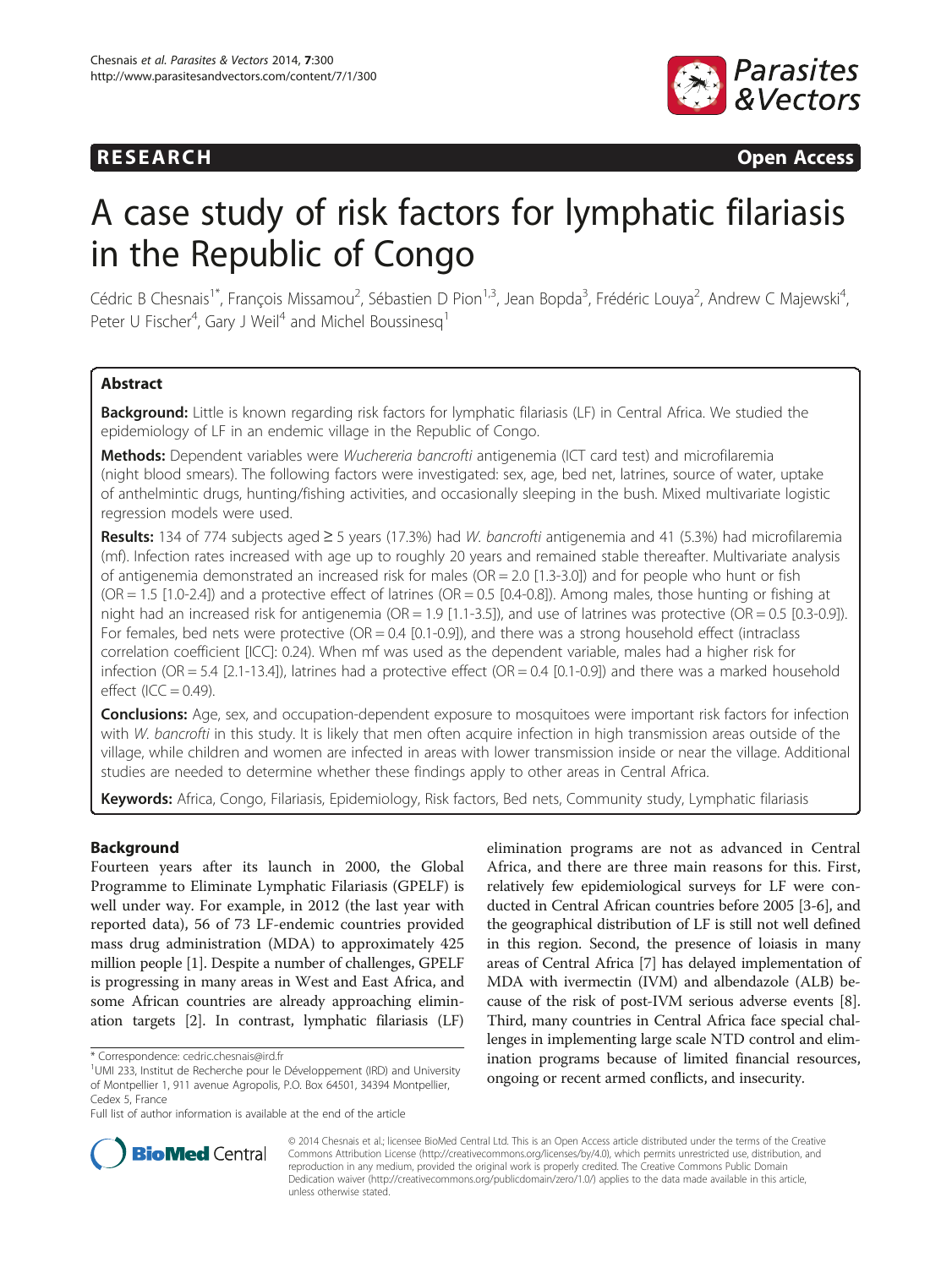Since 2005, the World Health Organization (WHO) and several research teams have conducted prevalence surveys for LF in Central African countries using an immunochromatographic card test (ICT) to detect circulating filarial antigens (CFA), and/or night blood smears for detection of Wuchereria bancrofti microfilariae (mf) [\[9](#page-9-0)]. High infection rates reported from these surveys have not been confirmed by subsequent investigations in some cases (authors' unpublished observations). Mapping studies and historical observations suggest that while LF is present in Central Africa, endemicity rates are usually low, and the distribution of the infection is highly focal [\[10](#page-10-0)]. Little is known regarding risk factors or transmission parameters that contribute to this focality, and such information might be useful for planning control programs. This paper reports results of a case study of the epidemiology of LF in an endemic village in the Republic of Congo that was identified during surveys of bancroftian filariasis in that country.

# Methods

#### Context of the study and selection of study community

The study was carried out as part of the project called "Death to Onchocerciasis and Lymphatic Filariasis" (DOLF), which aims to improve MDA programs for LF and onchocerciasis ([http://www.dolf.wustl.edu\)](http://www.dolf.wustl.edu). One of the arms of this project consists in performing community trials to assess the impact of six-monthly treatments with ALB alone on LF and soil-transmitted helminths. Albendazole MDA could be a safe alternative to IVM + ALB for LF elimination in areas with coendemic loiasis. Community surveys (convenience samples of approximately 100 adults per village) were performed in 40 villages in Niari and Bouenza divisions in the Republic of Congo in 2010-2011 to identify suitable sites for a community MDA study. Filarial antigenemia rates ranged from 0 to 23.9% in these villages. The village with the highest rate was Séké Pembé [\[11](#page-10-0)]; this village was selected for the community trial, and for the present epidemiologic study.

# Study design

#### Study site

Séké Pembé village (4°04′S, 13°31′E; elevation 200 meters) is located in a well-drained, non-arid, savannah area. Seasonality is well marked with a long dry season (May to September), a long rainy season (October to December), a short dry season (January to February), and a short rainy season (March to April). The rainfall is 1000 to 1300 mm per year. The village is 5 km away from the forest fringe and 20 km away from densely forested areas. Séké Pembé is relatively large (10 km<sup>2</sup>) compared to other villages in the region. The population density in the village (105.5 inhabitants per  $km^2$ ) is high

in a country with a very low population density (13 inhabitants per  $km<sup>2</sup>$ ). Houses in the village are distributed in five neighborhoods along a road that connects two district capitals. There is a small permanent river flowing between two of the neighborhoods, a stream that meanders along the main road, and smaller streams that are dry during the dry season (Figure [1](#page-2-0)). All adults and older children perform farm work. Some residents also hunt and/or fish regularly. All houses have terracotta walls and a corrugated metal roof. Houses do not have running water or indoor toilets.

#### Procedures

A complete census of the village was performed in August 2012, and blood samples were collected in September-October 2012. Consenting adults and assenting children aged ≥ 5 years were enrolled in the study. Screening for LF was performed with a rapid test for filarial antigenemia (see below). Subjects with negative antigen tests were treated with ALB immediately after testing. Individuals with positive antigen tests were asked to return to the testing station for microfilaria testing between 10:00 PM and midnight. These individuals were treated with ALB just after the second blood sampling. Pregnant women were not treated; they were asked to visit the village nurse after delivery in order to receive the ALB treatment.

#### **Questionnaire**

A standardized questionnaire administered to each subject collected demographic information (full name, age, sex, name of the head of household), information on the domestic and peridomestic environment, and information on personal activities outside of the peridomestic area that might be related to exposure to mosquito bites. Parents answered the questionnaire for children below 10 years and for older children in some cases. Data were collected using cell phones and the LINKS system [[12](#page-10-0)]. The questionnaire was administered in French or in the local language (Kituba) for those who did not understand French. Questions related to the environment concerned access to a private outside latrine (yes/no), sources of water (river or well), and use of bed nets during the previous night (yes/no), the latter variable being considered as a proxy for regular bed net usage. Questions about activities included the distance (in kilometers) between the subject's residential compound and their farming site, whether they hunted or fished regularly (yes/no), and whether they sometimes sleep outdoors in the bush (yes/no). In addition, all individuals were asked whether they had taken anthelmintic drugs within the previous year (yes/no).

# ICT test

Capillary blood was obtained by finger prick using a sterile disposable lancet, and the blood was collected in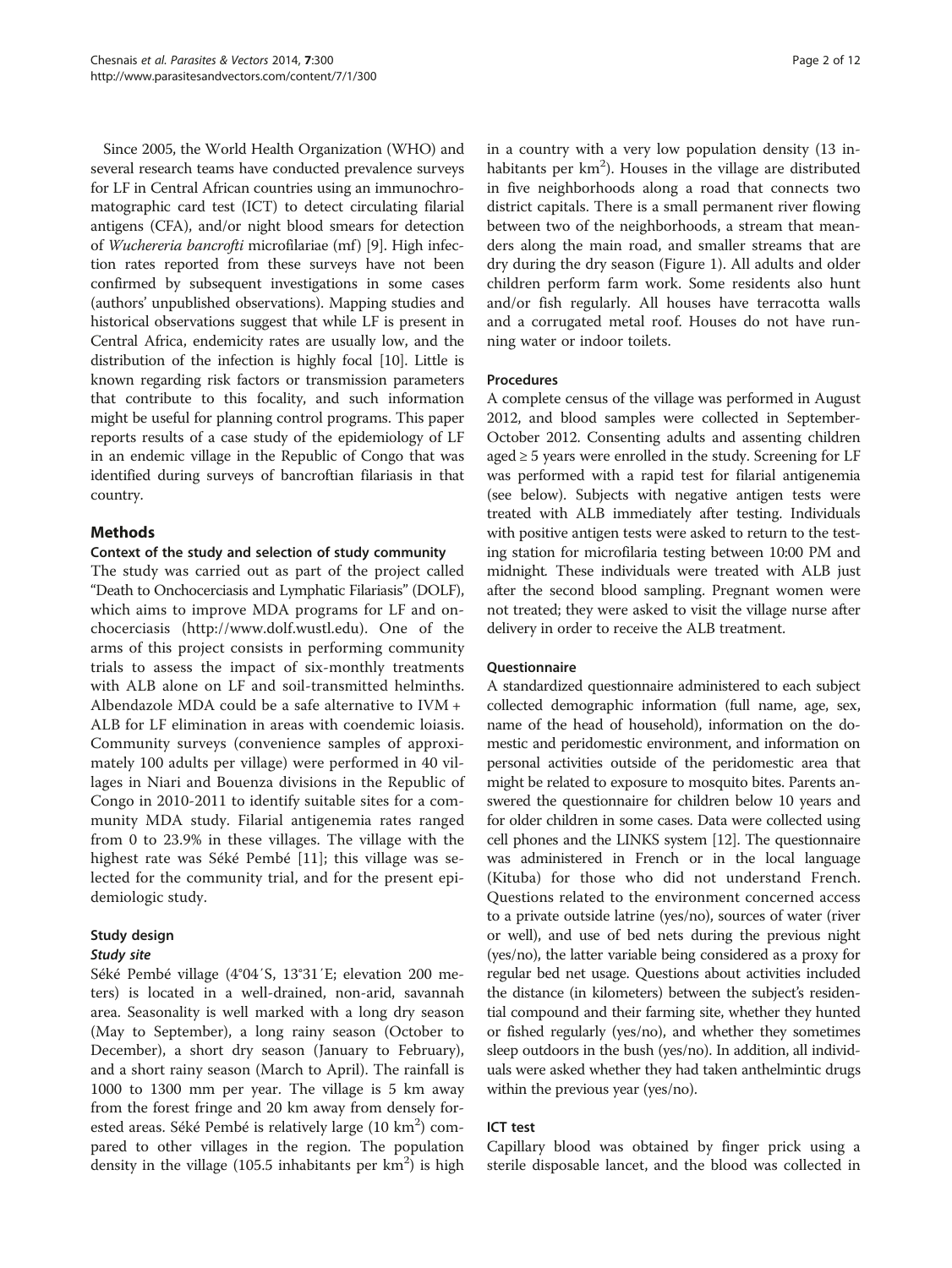<span id="page-2-0"></span>

a hematocrit tube. The blood (100 μL) was then transferred to sample application pad on a Binax Filariasis Now card test (Alere, Scarborough, Maine) following the manufacturer's instructions. A single trained physician (author MB) read all of the tests at 10 minutes, and results were recorded as positive or negative.

# Assessment of microfilaremia in ICT-positive individuals

Two 70 μL thick blood smears were prepared for each person with capillary blood collected by fingerprick between

the 22:00 and 0:00 hours. Slides were dehemoglobinized, stained with Giemsa within 24 hours, and read by two experienced microscopists (authors MB and JB). Subjects were considered to have microfilaremia if W. bancrofti mf were present on either slide. Slides were read again in cases where mf counts for the two slides from the same subject differed by more than 10%. The mean count from the two slides from each positive subject was used for calculation of mf density (expressed in mf/70 μL).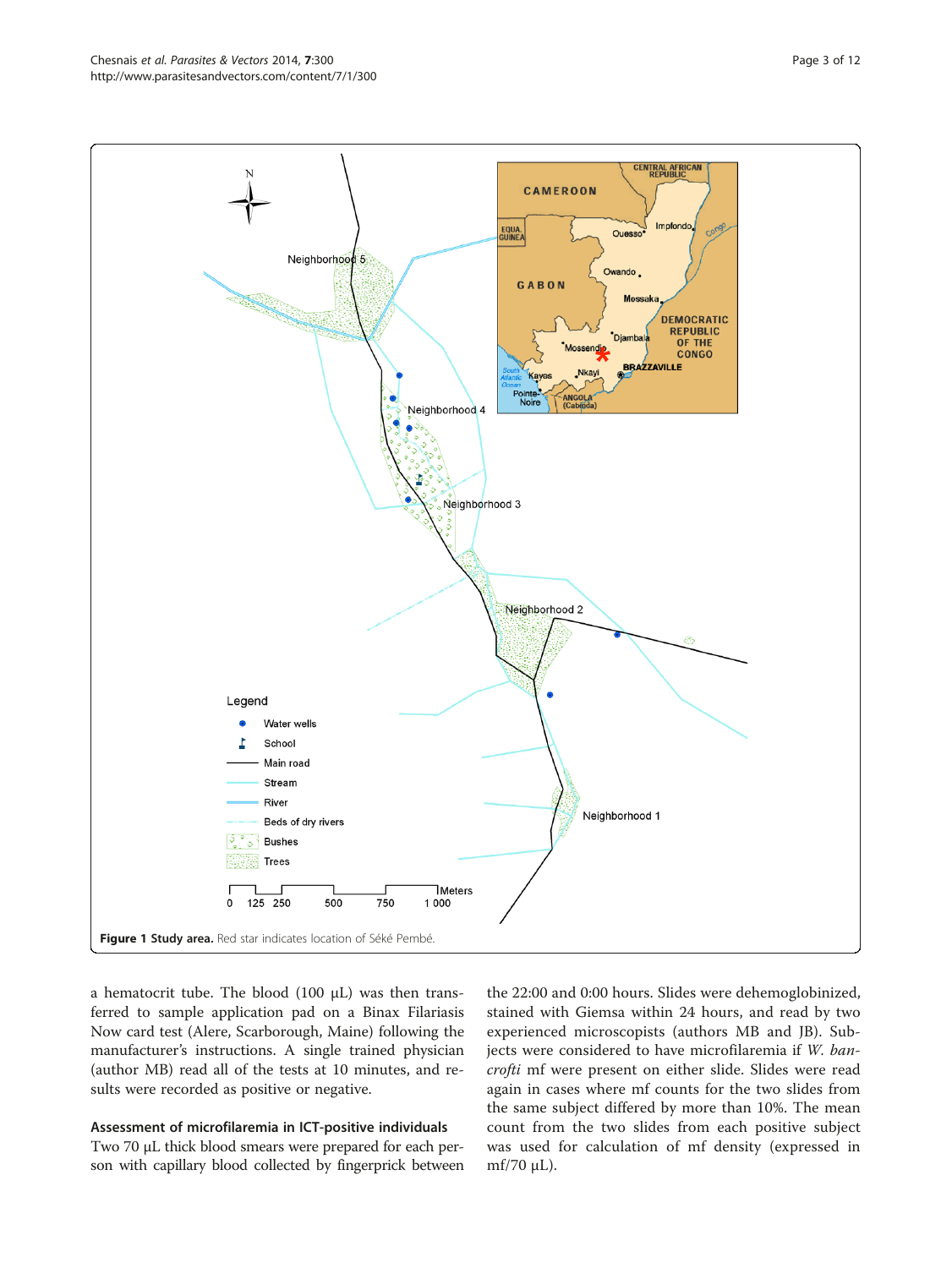# Statistical analysis

# Dependent variables

Two separate analyses were performed with either filarial antigenemia or microfilaremia as dependent variables of interest.

# Explanatory variables potentially associated with W. bancrofti infection

The variables "latrines", "water source", "use of bed net", "anthelmintic treatment within the previous year", "regular hunting/fishing" and "occasionally sleeping outdoors" were coded as binary variables. Distance between the household and the main agricultural field was considered as a continuous variable. Age was categorized into 4 classes with similar numbers of subjects: 5-10, 11-23, 24-40 and > 40 years. Odds ratio calculations considered 11-23 years as the reference group ( $OR = 1$ ). The analysis strategy took into account the strong correlation between three variables: sex, "hunting/fishing" and/or "occasionally sleeping in the bush". Only 8 females out of 420 (1.9%) reported sleeping in the bush vs. 33.5% for males, and none of these females had positive filarial antigen tests. Therefore we stratified the analyses based on sex and developed three different models, one for the total population, and one for each sex. Covariates included in the models for the total and the female populations were "age", "hunting/fishing", "latrines", "bed net", "water source", "previous anthelmintic treatment" (with one or more of mebendazole, levamisole, IVM, or ALB), and "distance to field". "Age", "hunting/fishing", "occasionally sleeping in the bush", "latrines", "bed net", "water source", "anthelmintic intake", and "distance to the field" were used as covariates for the male population model.

# Univariate tests, and model description

For categorical variables,  $\chi^2$  tests were performed to assess differences between ICT-positive and ICT-negative subjects and between microfilaremic and amicrofilaremic subjects. The non-parametric Mann-Whitney test and the Cuzick test for trend were used for group comparisons with continuous variables (age, distance to field, and mf density).

All variables with a  $P$  value for association  $< 0.25$  were included in a full model, and a backward manual stepwise procedure was performed. Mixed multivariate logistic regression models were used to assess associations with ICT and mf results. Household was set as a random effect in both models. Model selection used likelihoodratio tests for the backward procedure on variables and for the significance of the random effect. Lastly, possible complex interactions were considered including 3-ways interactions between sex, age and the other explanatory variables and 2-ways interactions between latrine and gender, bed net and sex, and bed net and age. All analyses were performed using STATA 12.1 (StataCorp, Texas, USA).

# Ethical clearance

This study was approved by the Ethics Committee for Research in Health Sciences of the Republic of Congo. Congolese members of the research team met with village leaders to explain the purpose of the study, and they later explained the study to all participants. Adult participants signed an informed consent form. Participants younger than 18 years of age were enrolled only if they expressed verbal assent to participate in the study and if at least one parent signed a consent form.

# Results

# Demographic characteristics

In August 2012, a total of 1,055 individuals were recorded in Séké Pembé, including 876 individuals aged ≥ 5 years. Among the latter, 54 were absent from the village during the study, 20 refused to participate, 8 were ill, 10 had permanently left the village since the census, and 10 were pregnant women who also refused to participate in the study. Thus, 774 individuals (88.3% of those aged  $\geq 5$  years) with 354 males (45.7% of the total studied population) and 420 females from 248 households were included in the study. The median age of the studied population was 23 years (range: 5-92, interquartile range: 10-40). Mean age and sex ratios were similar in participants and non-participants. Parasitological results according to age and sex are presented in Table [1](#page-4-0), and results of univariate analysis of potential risk factors for W. bancrofti infections are summarized in Tables [2](#page-5-0) and [3.](#page-6-0)

# ICT results

The ICT prevalence in the study population was 17.3% (134/774), with a higher value in males than in females (22.9% vs.12.6%, P < 0.001). In neighborhoods 1, 2, 3, 4, and 5 there were 14/100 (14.0%), 42/257 (16.3%), 43/221 (19.5%), 23/138 (16.7%), and 12/58 (20.7%) ICT-positive people, respectively  $(P = 0.707)$ . Prevalence rates increased linearly with age for both sexes up to the age class 16-20 years, and then leveled off in males and decreased gradually in females (Figure [2](#page-6-0)).

# Microfilaremia results

W. bancrofti mf prevalence was 5.3% (41/774) in the total population and higher in males than in females (8.5% vs. 2.6%,  $P < 0.001$ ). The mf rate in those with positive ICT tests was 30.6%. In neighborhoods 1, 2, 3, 4, and 5 there were 5/100 (5.0%), 11/257 (4.3%), 15/221 (6.8%), 10/138 (7.3%), and 0/58 microfilaremic people, respectively  $(P = 0.174)$ . Microfilaremia rates increased with age for both sexes until age 16-20 years in males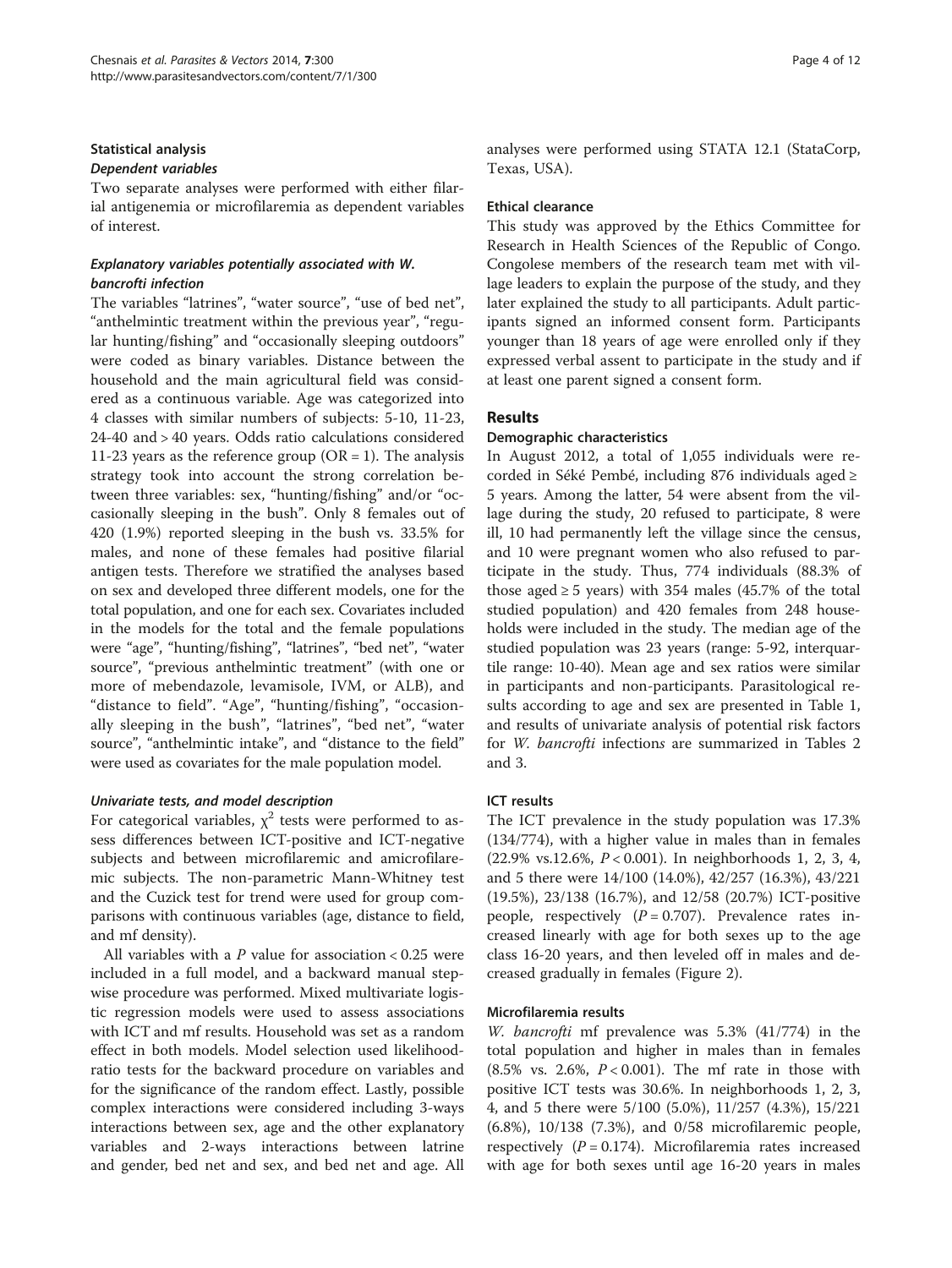|           | Total |      |                     |       |                    |                   | Male                                |      |                     |                    | Female            |                                     |     |                     |                    |                   |                                     |
|-----------|-------|------|---------------------|-------|--------------------|-------------------|-------------------------------------|------|---------------------|--------------------|-------------------|-------------------------------------|-----|---------------------|--------------------|-------------------|-------------------------------------|
|           | N     |      | ICT-positive<br>(%) |       | mf positive<br>(%) |                   | W. bancrofti mf<br>count* per 70 µL | N    | ICT-positive<br>(%) | mf positive<br>(%) |                   | W. bancrofti mf<br>count* per 70 µL | N   | ICT-positive<br>(%) | mf positive<br>(%) |                   | W. bancrofti mf<br>count* per 70 µL |
|           |       |      |                     |       | GM <sup>3</sup>    | Median<br>(range) |                                     |      |                     | GM <sup>#</sup>    | Median<br>(range) |                                     |     |                     | GM <sup>#</sup>    | Median<br>(range) |                                     |
| $5 - 10$  | 203   | 1.5  | 0.5                 | 111.5 | $111.5^{\circ}$    | 94                | 2.1                                 | 1.1  | 111.5               | $111.5^{\circ}$    | 109               | 0.9                                 | 0   | 0                   | 0                  |                   |                                     |
| $11 - 15$ | 110   | 12.7 | 8.2                 | 24.8  | 22.0 (9.5-89.0)    | 52                | 15.4                                | 11.5 | 20.0                | 17.0 (9.5-52.0)    | 58                | 10.3                                | 5.2 | 37.9                | 33.0 (18.5-89.0)   |                   |                                     |
| $16 - 20$ | 57    | 35.1 | 10.5                | 3.8   | $3.0(1.0-24.0)$    | 32                | 43.8                                | 15.6 | 5.0                 | $4.5(1.5-24.0)$    | 25                | 24.0                                | 4.0 | 1.0                 | $1.0^5$            |                   |                                     |
| $21 - 30$ | 113   | 25.7 | 5.3                 | 13.5  | 16.3 (1.0-42.5)    | 45                | 33.3                                | 8.9  | 19.6                | 16.3 (13.5-42.5)   | 68                | 20.6                                | 2.9 | 6.5                 | 21.5 (1.0-42.0)    |                   |                                     |
| $31 - 40$ | 107   | 25.2 | 5.6                 | 6.7   | $9.8(0.5-189.5)$   | 54                | 33.3                                | 11.1 | 6.7                 | $9.8(0.5-189.5)$   | 53                | 17.0                                | 0   | $\mathbf{0}$        | $\Omega$           |                   |                                     |
| 41-50     | 96    | 25.0 | 7.3                 | 25.3  | 23.0 (7.5-230.0)   | 43                | 32.6                                | 11.6 | 29.4                | 28.5 (7.5-230.0)   | 53                | 18.9                                | 3.8 | 17.3                | 18.0 (13.0-23.0)   |                   |                                     |
| >50       | 88    | 19.3 | 6.8                 | 16.4  | 18.0 (0.5-203.0)   | 34                | 29.4                                | 8.8  | 8.4                 | 11.5 (0.5-104.5)   | 54                | 13.0                                | 5.6 | 31.9                | 24.5 (6.5-203.0)   |                   |                                     |
| Total     | 774   | 17.1 | 5.3                 | 14.0  | 15 (0.5-230.0)     | 35                | 22.9                                | 8.5  | 13.2                | 13.5 (0.5-230.0)   | 420               | 12.6                                | 2.6 | 16.3                | 23.0 (1.0-203.0)   |                   |                                     |

<span id="page-4-0"></span>Table 1 Wuchereria bancrofti prevalence and intensity of infection in Séké Pembé

# Geometric mean (GM).

\*Infection intensity calculated in the microfilaremic individuals.

<sup>\$</sup>Only 1 microfilaremic person in these cells.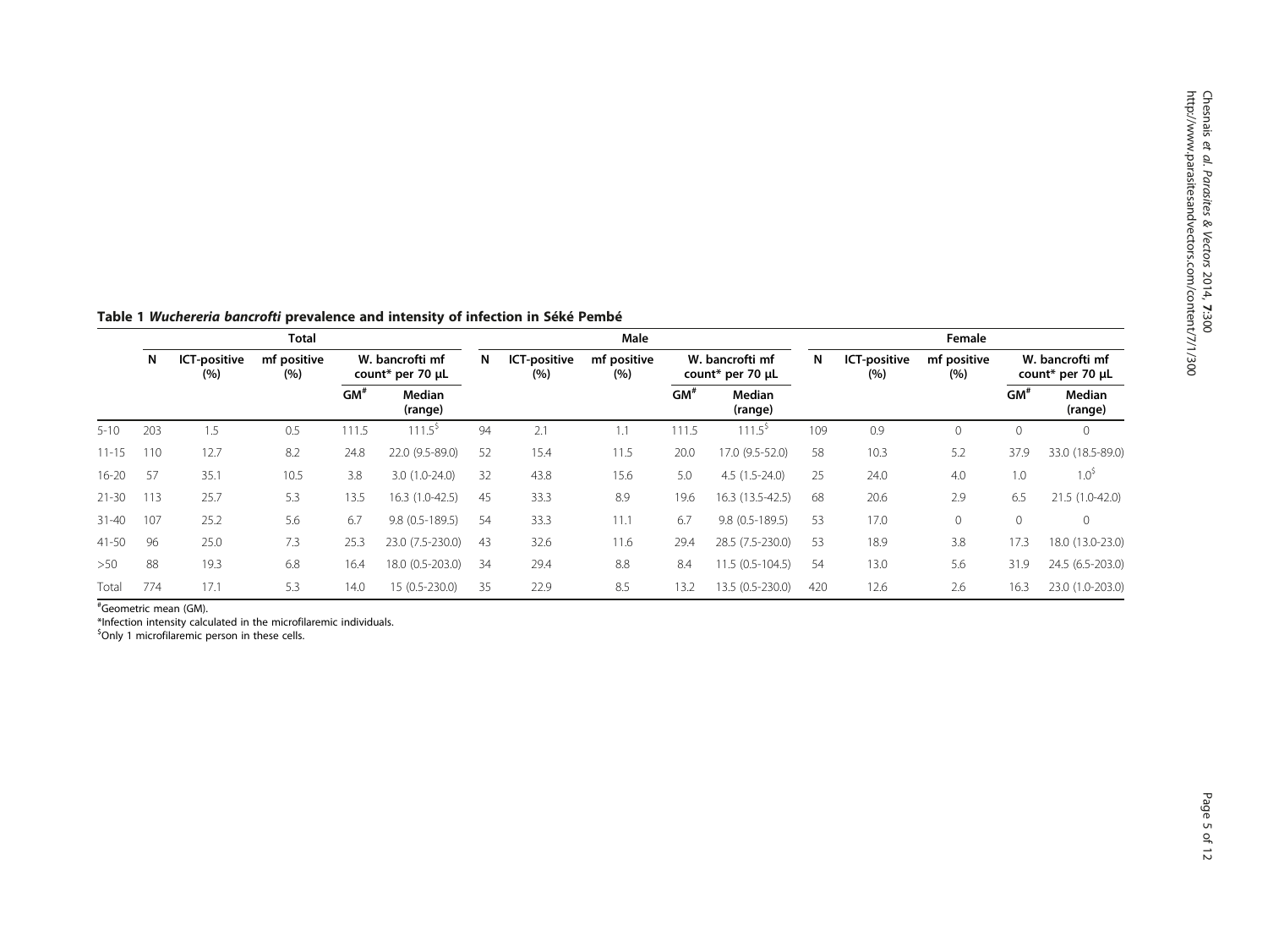|                                                               | <b>Total</b><br>(774) | <b>Negative</b><br>ICT $(% )$ | <b>Positive</b><br>ICT $(% )$ | P                        | <b>Males</b>  | <b>Negative</b><br>ICT $(% )$ | <b>Positive</b><br>ICT $(% )$ | P       | <b>Females</b> | <b>Negative</b><br>ICT $(% )$ | <b>Positive</b><br>ICT $(% )$ | P     |
|---------------------------------------------------------------|-----------------------|-------------------------------|-------------------------------|--------------------------|---------------|-------------------------------|-------------------------------|---------|----------------|-------------------------------|-------------------------------|-------|
| Bed nets                                                      |                       |                               |                               |                          |               |                               |                               |         |                |                               |                               |       |
| No                                                            | 196                   | 155 (79.1)                    | 41 (20.9)                     | 0.123                    | 131           | 104 (79.7)                    | 27(20.6)                      | 0.436   | 65             | 51 (78.5)                     | 14(21.5)                      | 0.018 |
| Yes                                                           | 578                   | 485 (83.9)                    | 93 (16.1)                     |                          | 223           | 169 (75.8)                    | 54 (24.2)                     |         | 355            | 316 (89.0)                    | 39 (11.0)                     |       |
| Latrines                                                      |                       |                               |                               |                          |               |                               |                               |         |                |                               |                               |       |
| <b>No</b>                                                     | 274                   | 213 (77.7)                    | 61(22.3)                      | 0.007                    | 128           | 92 (71.9)                     | 36(28.1)                      | 0.077   | 146            | 121 (82.9)                    | 25(17.1)                      | 0.042 |
| Yes                                                           | 500                   | 427 (85.4)                    | 73 (14.6)                     |                          | 226           | 181 (80.1)                    | 45 (19.9)                     |         | 274            | 246 (89.8)                    | 28 (10.2)                     |       |
| Water source                                                  |                       |                               |                               |                          |               |                               |                               |         |                |                               |                               |       |
| River                                                         | 285                   | 236 (82.8)                    | 49 (17.2)                     | 0.946                    | 131           | 99 (75.6)                     | 32 (24.4)                     | 0.596   | 154            | 137 (89.0)                    | 17(11.0)                      | 0.458 |
| Public pump                                                   | 489                   | 404 (82.6)                    | 85 (17.4)                     |                          | 223           | 174 (78.0)                    | 49 (22.0)                     |         | 266            | 230 (86.5)                    | 36 (13.5)                     |       |
| Hunting and/or fishing*                                       |                       |                               |                               |                          |               |                               |                               |         |                |                               |                               |       |
| No                                                            | 368                   | 321 (87.2)                    | 47 (12.8)                     | 0.003                    | 134           | 114 (58.1)                    | 20 (17.9)                     | 0.007   | 234            | 207 (88.5)                    | 27(11.5)                      | 0.549 |
| Yes                                                           | 370                   | 292 (78.9)                    | 78 (21.1)                     |                          | 200           | 145 (72.5)                    | 55 (27.5)                     |         | 170            | 147 (86.5)                    | 23 (13.5)                     |       |
| Occasionally sleeping in the<br>bush* (Men only, $N = 334$ )  |                       |                               |                               |                          |               |                               |                               |         |                |                               |                               |       |
| <b>No</b>                                                     | <b>NA</b>             | <b>NA</b>                     | <b>NA</b>                     | $\overline{\phantom{a}}$ | 222           | 190 (85.6)                    | 32 (14.4)                     | < 0.001 | NA.            | <b>NA</b>                     | <b>NA</b>                     |       |
| Yes                                                           |                       |                               |                               |                          | 112           | 69 (61.6)                     | 43 (38.4)                     |         |                |                               |                               |       |
| Anti-helminthic drugs<br>within the last year <sup>t</sup>    |                       |                               |                               |                          |               |                               |                               |         |                |                               |                               |       |
| No                                                            | 639                   | 526 (82.3)                    | 113(17.7)                     | 0.553                    | 292           | 222 (76.0)                    | 70 (24.0)                     | 0.289   | 347            | 304 (87.6)                    | 43 (12.4)                     | 0.760 |
| Yes                                                           | 135                   | 114 (84.4)                    | 21 (15.6)                     |                          | 62            | 51 (82.3)                     | 11(17.7)                      |         | 73             | 63 (86.3)                     | 10 (13.7)                     |       |
| Distance to the field*<br>(km, mean $\pm$ standard deviation) | $3.6 \pm 1.4$         | $3.7 \pm 1.4$                 | $3.8 \pm 1.5$                 | 0.535                    | $3.7 \pm 1.5$ | $3.7 \pm 1.4$                 | $3.7 \pm 1.5$                 | 0.935   | $3.6 \pm 1.4$  | $3.6 \pm 1.4$                 | $3.8 \pm 1.5$                 | 0.428 |

<span id="page-5-0"></span>Table 2 Univariate analysis of risk factors for Wuchereria bancrofti antigenemia in Séké Pembé

 $*N = 738$  (36 missing data).

† 1 data missing.

and until age 11-15 years in females, and then tended to level off with some fluctuation in older males and females (Figure [3](#page-6-0)). The arithmetic mean microfilarial density in microfilaremic individuals was 36.8 mf/70 μL (range  $= 0.5 - 230.0$ ). It was 35.1 mf/70  $\mu$ L (standard deviation (sd): 54.7) in males, and 41.3 mf/70 μL (sd: 59.1) in females ( $P = 0.566$ ). The geometric mean microfilarial densities were 14.0, 13.2, and 16.3 mf/70  $\mu$ L, among microfilaremic subjects of both sexes, males and females, respectively.

# Multivariate models with filarial antigenemia as the dependent variable

In the total population (Table [4\)](#page-7-0), males were twice more likely to be ICT-positive than females (adjusted odds ratio (aOR): 2.0; 95% confidence interval  $(95\% \text{ CI}) = 1.3$ -3.0;  $P = 0.002$ ). Subjects aged 11-23 years were much more likely to be infected than those aged 5-10 years (aOR for the 5-10 years: 0.1; 95% CI = 0.0-0.2;  $P < 0.001$ ). The risk for filarial antigenemia did not differ significantly between those aged 11-23 years and the older age groups. Hunting/fishing was associated with an increased risk of infection (aOR: 1.5; 95% CI = 1.0-2.4;  $P =$ 0.058). In contrast, individuals with a private latrine had a significantly decreased risk for ICT-positivity (aOR: 0.5; 95% CI = 0.4-0.8;  $P = 0.004$ ). Inclusion of a random effect at the household level did not provide any significant improvement in the model  $(P = 0.213)$ . In addition, there was no significant interaction between the covariates after stratifying for gender. For all models, anthelmintic intake within the previous year did not influence the ICT status.

Male subjects aged 11-23 years had a higher risk for ICT positivity than those aged 5-10 years, and this risk did not increase further in the older age groups (Table [5](#page-7-0)). Among the other explanatory variables, the presence of a private latrine had a protective effect (aOR: 0.5; 95% CI = 0.3-0.9;  $P = 0.022$ ). A history of sleeping outdoors was also significantly associated with infection (aOR: 1.9;  $95\%$  CI = 1.1-3.5;  $P = 0.028$ ). The ICT status in males was not influenced by the random effect at the household level  $(P = 1.000)$ .

In females, the infection rate peaked at 10-23 years and leveled off after 23 years (Table [6\)](#page-7-0). The use of bed nets had a protective effect (aOR: 0.4; 95% CI = 0.1-0.9;  $P =$ 0.024). The logistic model with random effect fitted better than the model with fixed effect (Log likelihood = -142.1 for random effect model, and Log likelihood = -143.3 for fixed effect model;  $P = 0.062$ ), and a household effect accounted for 24% of the variation in the ICT rates among females.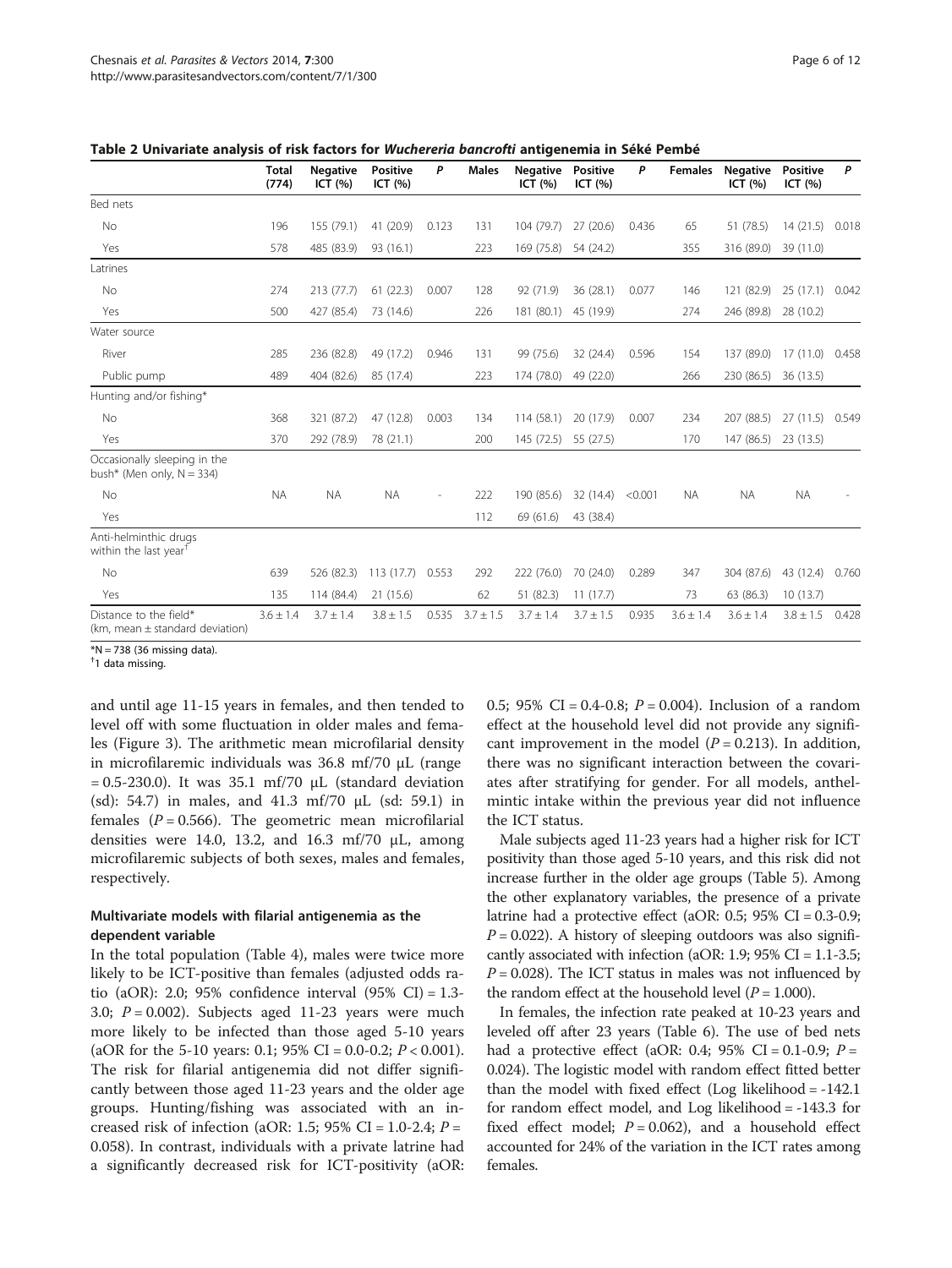|                                                               | <b>Total</b><br>$(773^{\#})$ | <b>Negative</b><br>mf(%) | <b>Positive</b><br>mf(%) | P     | <b>Males</b>  | <b>Negative</b><br>mf(%) | <b>Positive</b><br>mf(%) | Ρ     | <b>Females</b> | <b>Negative</b><br>mf(%) | <b>Positive</b><br>mf(%) | P     |
|---------------------------------------------------------------|------------------------------|--------------------------|--------------------------|-------|---------------|--------------------------|--------------------------|-------|----------------|--------------------------|--------------------------|-------|
| Bed nets                                                      |                              |                          |                          |       |               |                          |                          |       |                |                          |                          |       |
| <b>No</b>                                                     | 196                          | 184 (93.9)               | 12(6.1)                  | 0.554 | 131           | 122 (93.1)               | 9(6.9)                   | 0.399 | 65             | 63 (95.4)                | 3(4.6)                   | 0.273 |
| Yes                                                           | 577                          | 548 (95.0)               | 29 (5.0)                 |       | 222           | 201 (90.5)               | 21(9.5)                  |       | 355            | 347 (97.8)               | 8(2.2)                   |       |
| Latrines                                                      |                              |                          |                          |       |               |                          |                          |       |                |                          |                          |       |
| No                                                            | 273                          | 252 (92.3)               | 21(7.7)                  | 0.029 | 127           | 112 (88.2)               | 15(11.8)                 | 0.094 | 146            | 140 (95.9)               | 6(4.1)                   | 0.163 |
| Yes                                                           | 500                          | 480 (96.0)               | 20(4.0)                  |       | 226           | 211 (93.4)               | 15(6.6)                  |       | 274            | 269 (98.2)               | 5(1.8)                   |       |
| Water source                                                  |                              |                          |                          |       |               |                          |                          |       |                |                          |                          |       |
| River                                                         | 285                          | 268 (94.0)               | 17(6.0)                  | 0.531 | 131           | 117 (89.3)               | 14(10.7)                 | 0.257 | 154            | 151 (98.1)               | 3(1.9)                   | 0.512 |
| Public pump                                                   | 488                          | 464 (95.1)               | 24 (4.9)                 |       | 222           | 206 (92.8)               | 16(7.2)                  |       | 266            | 258 (97.0)               | 8(3.0)                   |       |
| Hunting and/or fishing*                                       |                              |                          |                          |       |               |                          |                          |       |                |                          |                          |       |
| <b>No</b>                                                     | 368                          | 356 (96.7)               | 12(3.3)                  | 0.020 | 134           | 128 (95.5)               | 6(4.5)                   | 0.034 | 234            | 228 (97.4)               | 6(2.6)                   | 0.893 |
| Yes                                                           | 369                          | 343 (92.9)               | 26(7.1)                  |       | 199           | 177 (88.9)               | 22(11.1)                 |       | 170            | 166 (97.7)               | 4(2.3)                   |       |
| Occasionally sleeping in the<br>bush* (Men only, $N = 334$ )  |                              |                          |                          |       |               |                          |                          |       |                |                          |                          |       |
| No                                                            | <b>NA</b>                    | <b>NA</b>                | <b>NA</b>                |       | 221           | 207 (93.7)               | 14(6.3)                  | 0.055 | <b>NA</b>      | <b>NA</b>                | <b>NA</b>                |       |
| Yes                                                           |                              |                          |                          |       | 112           | 98 (87.5)                | 14 (12.5)                |       |                |                          |                          |       |
| Anti-helminthic drugs<br>within the last year <sup>†</sup>    |                              |                          |                          |       |               |                          |                          |       |                |                          |                          |       |
| <b>No</b>                                                     | 639                          | 602 (94.2)               | 37(5.8)                  | 0.188 | 292           | 265 (90.8)               | 27(9.3)                  | 0.270 | 347            | 337 (97.1)               | 10(2.9)                  | 0.462 |
| Yes                                                           | 134                          | 130 (97.0)               | 4(3.0)                   |       | 61            | 58 (95.1)                | 3(4.9)                   |       | 73             | 72 (98.6)                | 1(1.4)                   |       |
| Distance to the field* (km,<br>mean $\pm$ standard deviation) | $3.6 \pm 1.4$                | $3.7 \pm 1.5$            | $3.8 \pm 1.2$            | 0.570 | $3.7 \pm 1.5$ | $3.7 \pm 1.5$            | $3.7 \pm 1.5$            | 0.477 | $3.6 \pm 1.4$  | $3.6 \pm 1.4$            | $3.9 \pm 1.2$            | 0.865 |

<span id="page-6-0"></span>

| Table 3 Univariate analysis of risk factors for Wuchereria bancrofti microfilaremia (mf) in Séké Pembé |  |  |
|--------------------------------------------------------------------------------------------------------|--|--|
|--------------------------------------------------------------------------------------------------------|--|--|

 $*N = 737$  (36 missing data).

† 1 data missing.

# 1 positive ICT was not tested for microfilaremia.

# Multivariate models with microfilaremia as the dependent variable

Age, sex and latrines were significantly associated with microfilaremia in the total population analysis (Table [7](#page-7-0)). The risk increased significantly between 5-10 and 11-23 years but did not increase thereafter. Males had a 5-fold increased risk of having mf compared to females (aOR: 5.4; 95% CI = 2.1-13.4;  $P < 0.001$ ), and use of private latrines was associated with a decreased risk of mf (aOR: 0.4; 95% CI = 0.1-0.9;  $P = 0.035$ ). The random effect set at the household level was significant  $(P < 0.001)$  and explained 48.8% of the variation between individuals for



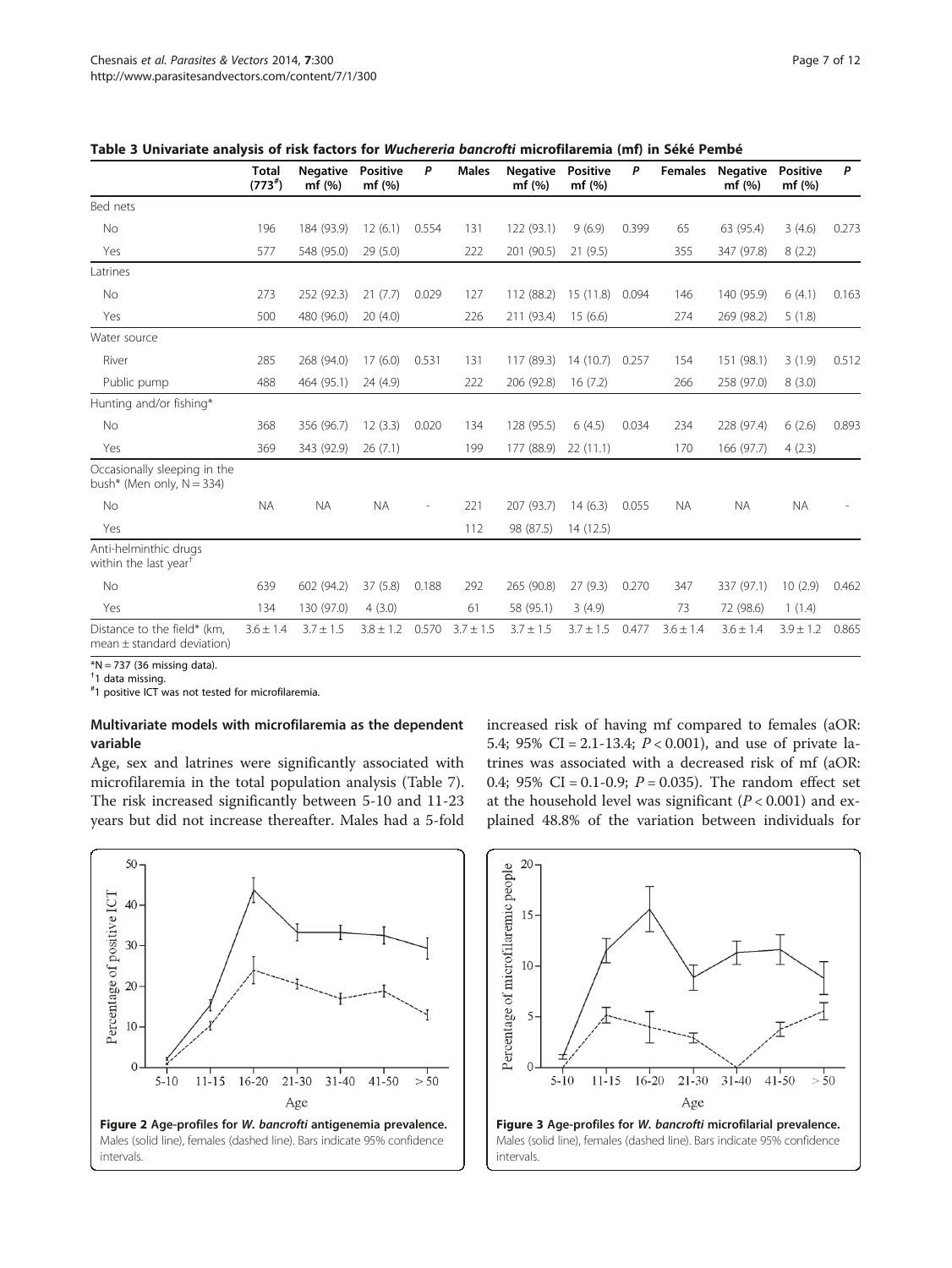| Variable                  | Adjusted<br>odds-ratio | Confidence<br>interval 95% | P       |
|---------------------------|------------------------|----------------------------|---------|
| Sex                       |                        |                            |         |
| Female                    | 1                      |                            |         |
| Male                      | 2.0                    | $1.3 - 3.0$                | 0.002   |
| Age (years)               |                        |                            |         |
| $5 - 10$                  | 0.1                    | $0.0 - 0.2$                | < 0.001 |
| $11 - 23$                 | 1                      |                            |         |
| 24-40                     | 1.6                    | $0.9 - 2.6$                | 0.081   |
| >40                       | 1.5                    | $0.9 - 2.4$                | 0.130   |
| Hunting<br>and/or fishing |                        |                            |         |
| No                        | 1                      |                            |         |
| Yes                       | 1.5                    | $1.0 - 2.4$                | 0.058   |
| Latrines                  |                        |                            |         |
| No                        | 1                      |                            |         |
| Yes                       | 0.5                    | $0.4 - 0.8$                | 0.004   |

<span id="page-7-0"></span>Table 4 Multivariate logistic regression analysis of risk factors for filarial antigenemia in the total population

Likelihood-ratio test random effect vs. fixed effect model ( $P = 0.213$ ). N = 738.

the presence of mf. Gender-stratified multivariate analysis was not performed because very few individuals harbored mf, which provided insufficient statistical power to estimate associations. Lastly, anthelmintic intake within the previous year was not significantly associated with mf.

#### **Discussion**

Data on LF in Central Africa are scarce, and some have questioned whether LF is present in the Republic of

Table 5 Multivariate logistic regression analysis of risk factors for filarial antigenemia in the male population

| Variable                             | Adjusted<br>odds-ratio | Confidence<br>interval 95% | P     |
|--------------------------------------|------------------------|----------------------------|-------|
| Age (years)                          |                        |                            |       |
| $5 - 10$                             | 0.1                    | $0.0 - 0.4$                | 0.001 |
| $11 - 23$                            | 1                      |                            |       |
| 24-40                                | 1.3                    | $0.6 - 2.6$                | 0.483 |
| >40                                  | 1.2                    | $0.6 - 2.5$                | 0.650 |
| Occasionally sleeping in the bush    |                        |                            |       |
| <b>No</b>                            | 1                      |                            |       |
| Yes                                  | 1.9                    | $1.1 - 3.5$                | 0.028 |
| Latrines                             |                        |                            |       |
| <b>No</b>                            | 1                      |                            |       |
| Yes                                  | 0.5                    | $0.3 - 0.9$                | 0.022 |
| Bed nets                             |                        |                            |       |
| <b>No</b>                            | 1                      |                            |       |
| Yes                                  | 1.3                    | $0.7 - 2.4$                | 0.410 |
| Intraclass correlation for household |                        |                            | 0.0   |

Likelihood-ratio test random effect vs. fixed effect model ( $P = 1.000$ ). N = 334.

| Page 8 of 1. |  |
|--------------|--|
|--------------|--|

| Table 6 Multivariate logistic regression analysis of risk |  |
|-----------------------------------------------------------|--|
| factors for filarial antigenemia in the female population |  |

| Variable                             | Adjusted<br>odds-ratio | Confidence<br>interval 95% | Ρ     |
|--------------------------------------|------------------------|----------------------------|-------|
| Age (years old)                      |                        |                            |       |
| $5 - 10$                             | 0.04                   | $0.0 - 0.4$                | 0.004 |
| $11 - 23$                            | 1                      |                            |       |
| $74 - 40$                            | 1.7                    | $0.7 - 4.1$                | 0.269 |
| >40                                  | 1.2                    | $0.5 - 3.0$                | 0.654 |
| Bed nets                             |                        |                            |       |
| No                                   | 1                      |                            |       |
| Yes                                  | 0.4                    | $0.1 - 0.9$                | 0.024 |
| Intraclass correlation for household |                        |                            | 0.24  |

Likelihood-ratio test random effect vs. fixed effect model ( $P = 0.062$ ). N = 420.

Congo [\[5](#page-9-0)]. This study has clearly documented that LF is present in that country, which is typical of LF-endemic countries in Central Africa in that it is a post-conflict country with a high burden of loiasis [\[7](#page-9-0)]. To our knowledge, this is the first study that has attempted to identify risk factors associated with LF in this region. This type of information may provide insight into factors that affect transmission of W. bancrofti in this part of the world.

With ICT and mf prevalence rates of 17.3% and 5.3%, Séké Pembé's LF rates are the highest that have been confirmed to date in the Republic of Congo. However, these rates are only moderate compared to those reported from untreated populations in many other countries in

Table 7 Multivariate logistic regression analysis of risk factors for W. bancrofti microfilaremia (mf), total-population model

| Variable                             | Adjusted<br>odds-ratio | Confidence<br>interval 95% | Ρ       |
|--------------------------------------|------------------------|----------------------------|---------|
| Sex                                  |                        |                            |         |
| Female                               | 1                      |                            |         |
| Male                                 | 5.4                    | $2.1 - 13.4$               | < 0.001 |
| Age (years old)                      |                        |                            |         |
| $5 - 10$                             | 0.03                   | $0.0 - 0.3$                | 0.004   |
| $11 - 23$                            | 1                      |                            |         |
| $74 - 40$                            | 0.8                    | $0.3 - 2.3$                | 0.741   |
| >40                                  | 1.3                    | $0.5 - 3.5$                | 0.595   |
| Latrines                             |                        |                            |         |
| No                                   | 1                      |                            |         |
| Yes                                  | 0.4                    | $0.1 - 0.9$                | 0.035   |
| Bed nets                             |                        |                            |         |
| <b>No</b>                            | 1                      |                            |         |
| Yes                                  | 1.2                    | $0.4 - 3.0$                | 0.764   |
| Intraclass correlation for household |                        |                            | 0.488   |

Likelihood-ratio test random effect vs. fixed effect model ( $p < 0.001$ ). N = 774.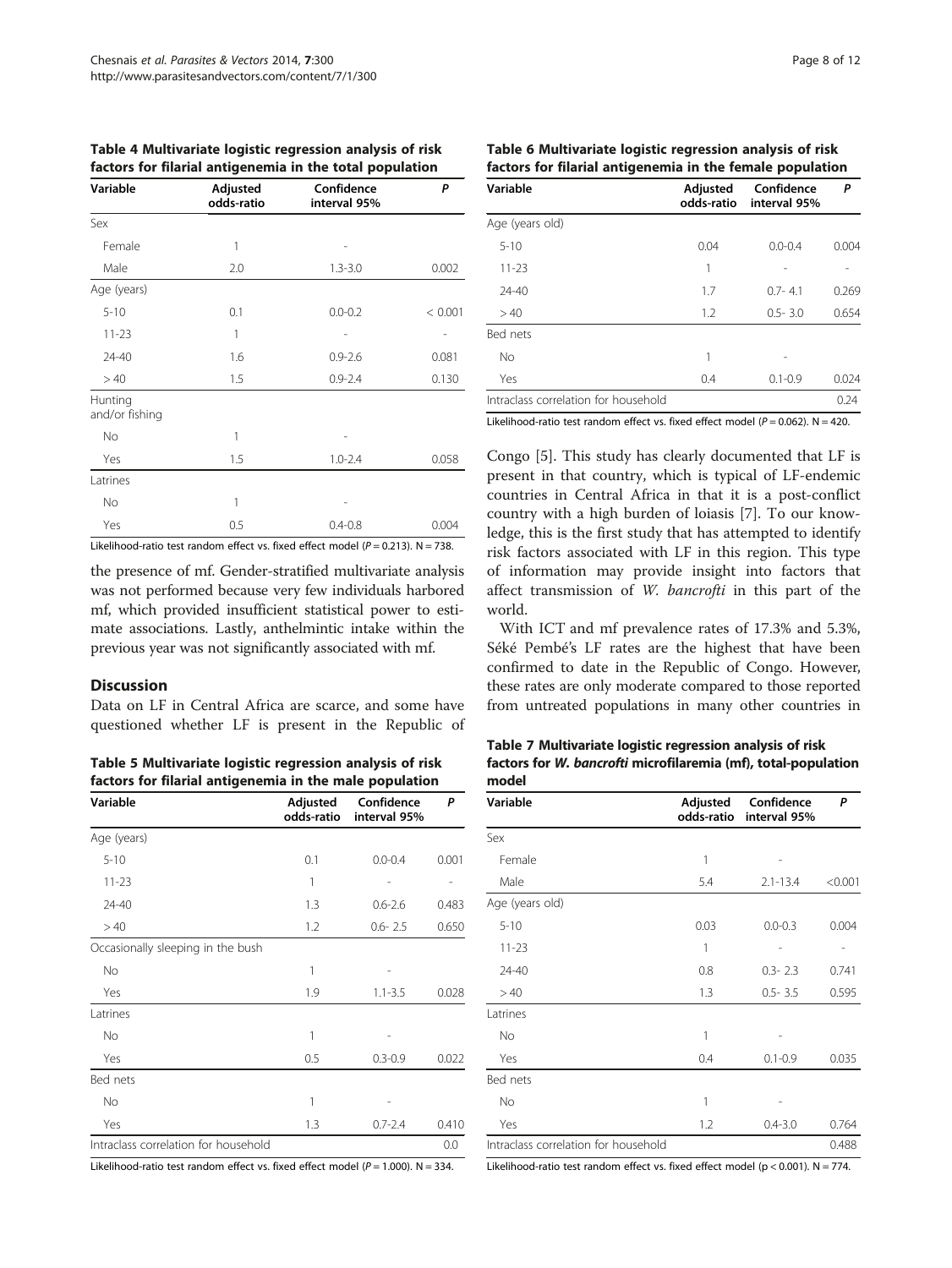sub-Saharan Africa [[13](#page-10-0)]. It is interesting that villages a few km from Séké Pembé had much lower LF rates (authors' unpublished observations). This illustrates the focality of LF in Central Africa. Reasons for this focality remain to be discovered.

The high ratio between ICT and mf rates in this study (3.5) is noteworthy, because this ratio is usually lower in populations that have not received MDA [\[14](#page-10-0)]. Widespread informal use of anthelmintic medications could explain this finding. However, our analyses showed that intake of anthelmintic drugs within the last year was not significantly associated with filarial antigenemia or mf status. In addition, most persons who were able to name the drug they had taken mentioned mebendazole, which has very little effect on W. bancrofti microfilaremia [\[15](#page-10-0)].

The rapid increase in the prevalence rates for filarial antigenemia and microfilaremia during the 20 first years of life may be explained by altered risk behaviors associated with age. The stabilization of infection rates in older age groups is consistent with the meta-analysis of Stolk *et al.* [\[13](#page-10-0)]. Males had higher rates of infection than females in Séké Pembé. This pattern is common but not universal in other LF endemic areas [\[16](#page-10-0)-[26\]](#page-10-0), and it has been reported from many regions [\[27-34](#page-10-0)]. Hormonal differences in women have been proposed to explain this difference [\[35,36\]](#page-10-0).

The use of bed nets was protective for females but not for males in this study. This phenomenon has also been observed in an urban area in Brazil [[37\]](#page-10-0). It is possible that females use bed nets more consistently than males. However, this finding would also be consistent with the hypothesis that males often acquire infections when they are away from home, while women are more often infected in or near their houses. The presence of latrines in the peridomestic environment has been identified as a positive risk factor for W. bancrofti infection in areas where *Culex* sp. is the vector [[38](#page-10-0)]. In contrast, use of private outdoor latrines was a negative risk factor for LF in this study area, which presumably has Anopheles-mediated transmission. As latrines are close to houses, their use may decrease the risk of infection with W. bancrofti by reducing the time when humans are exposed to Anopheles mosquitoes outdoors during the vector's peak feeding times in the evening and night.

A household effect was evident for filarial infections in females (both ICT and mf), but this was not the case for males (ICT). Several elements may contribute to the household effect in females: the habitation type, income level, education level, sanitation, occupation, and the peridomestic environment. Several studies have shown that low socio-economic level [\[17](#page-10-0)-[20](#page-10-0),[22-26,39\]](#page-10-0) and low income [[27,29,31,34](#page-10-0),[40](#page-10-0),[41](#page-10-0)] are risk factors for LF, probably because they are associated with increased exposure to Culex mosquitoes (e.g., in Brazilian slums) [\[35-37](#page-10-0)].

However, in one study conducted in India, income level was no longer significantly associated with LF when environmental factors were considered [[40\]](#page-10-0); this supports the hypothesis that the influence of the peridomestic environment predominates in areas with focal or heterogeneous infection [\[40,42-44](#page-10-0)]. Since the peridomestic environment was fairly homogenous in Séké Pembé, it plays a marginal role in this village.

The absence of a household effect associated with ICT positivity for males makes the hypothesis of a familial predisposition suggested by Wahyuni et al. unlikely [\[45](#page-10-0)]. Individual behavior and high rates of mosquito exposure away from their homes appear to be the dominant factors behind high filarial antigenemia rates in males. In contrast, females are probably more likely to be infected near their homes. On the other hand, household was significantly associated with mf status for both sexes.

Sleeping in the bush was an interesting and important risk factor for filarial infection in this study. This risk did not seem related to the activity of hunting or fishing, per se. Indeed, males and females who engaged in these activities during the day were not at greater risk for LF. According to the villagers, males who hunt or fish during the day usually come back home before sunset, and this may explain the lack of risk associated with these activities. However, sleeping outside in the bush was always linked to hunting and fishing activities. As the variable "sleeping outside in the bush" could not be entered in the model for both sexes (too few females reported this activity), hunting and fishing tended to be associated with the risk of LF. However, the risk of infection with W. bancrofti is probably more closely associated with the time of the activity (i.e. evening and night) and not to the type of activity itself. Although many studies have reported that certain occupations (farmers, plantation workers, fishermen) were associated with an increased risk of LF [\[19,21,27,31,37,40,43,46-53\]](#page-10-0), the time of day or night when this work takes place can also be very important. When specific activities are associated with intense exposure to mosquito bites, LF can be regarded as an occupational disease, as reported from the Philippines, where males working in abaca plantations had a higher risk of infection than others in the population [\[41](#page-10-0)]. More importantly, these occupational or behavioral risks occur outside of the areas where most people live. Individuals who are infected outside of the village can serve as a source of infection for people who live and work inside the village. This is consistent with our hypothesis of peridomestic transmission of filarial infections to females. As suggested in a report on LF in Samoa, we believe that men living in Séké Pembé often acquire LF when they visit a "wild ecologic niche". Then, they carry the infection back to the village where less intense transmission occurs in the peridomestic setting [[46\]](#page-10-0).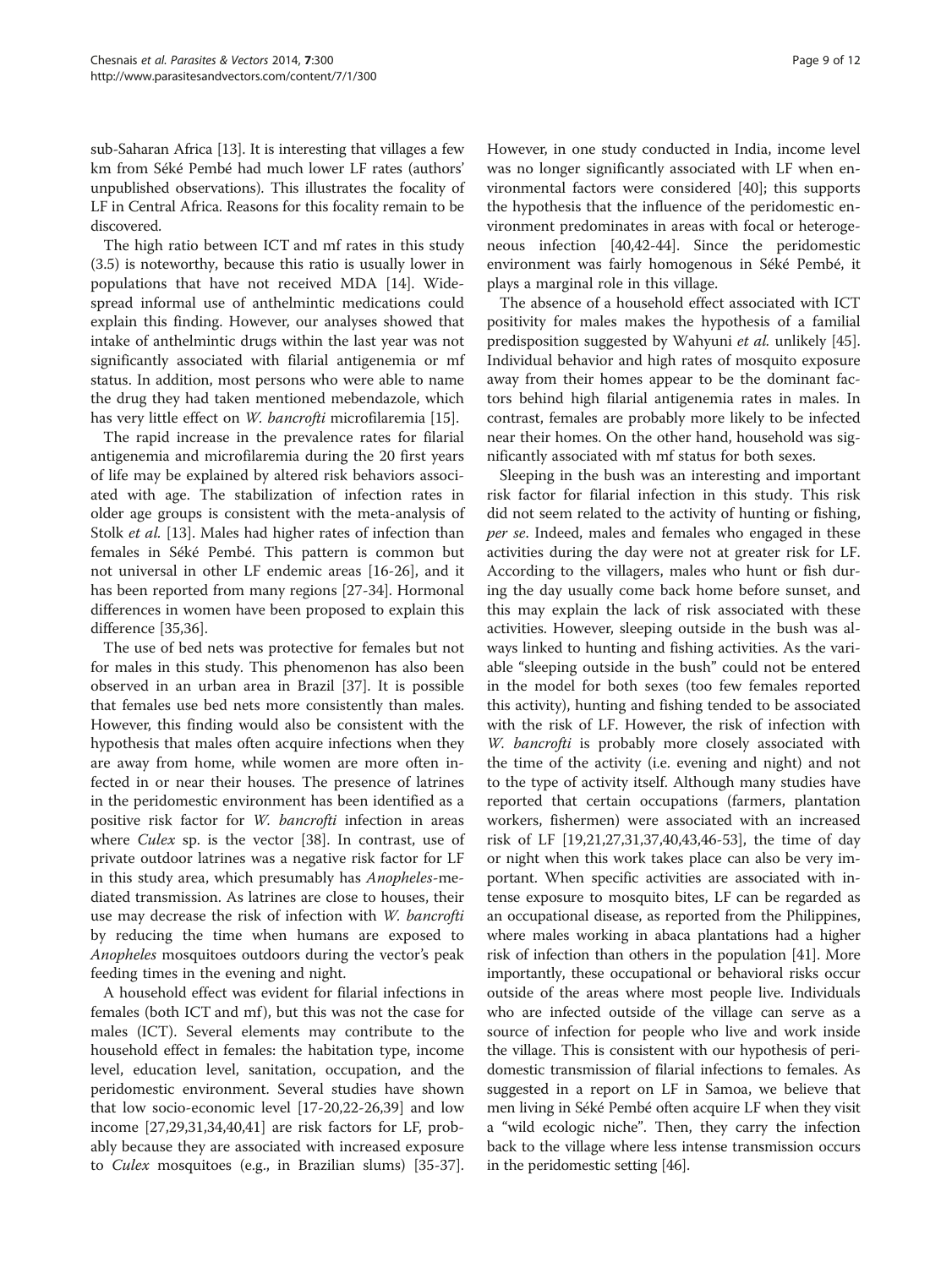<span id="page-9-0"></span>A high percentage of males who reported sleeping outside in the bush (almost exclusively for hunting or fishing) on a regular basis (38.4%) were ICT positive compared to 14% ICT positivity in those who never slept outside. The increased risk in the former group probably reflects increased mosquito bites and relatively high rates of infection in others who hunt and fish in the same areas. While natural W. bancrofti infection has never been reported in any animal species, patent infections have been established experimentally in three species of langur [[54](#page-10-0)-[57](#page-11-0)] and in Macaca monkeys [[58,59](#page-11-0)]. Thus, although unlikely, the possibility of a primate reservoir for W. bancrofti in Central Africa cannot be entirely ruled out.

WHO has recently recommended a provisional strategy for eliminating LF from areas where LF is coendemic with loiasis that includes albendazole MDA with integrated vector management [[60\]](#page-11-0). As LF has been assumed to be absent from the Republic of Congo [5], no study on the vectors of LF has been conducted in the country to date. Very preliminary observations suggest that the vast majority of mosquitoes in Séké Pembé are Anopheles sp., mostly An. funestus (authors' unpublished observations). This is consistent with old observations from what is now Bas-Congo province in the Democratic Republic of the Congo [\[61\]](#page-11-0). Regarding the Republic of Congo, maps showing the distribution of the various Anopheles species have been produced in the 1960s [[62\]](#page-11-0) but no update was done since these times. Since local conditions are important for designing IVM interventions [[60](#page-11-0)], additional entomologic studies are needed to better characterize the transmission patterns of W. bancrofti in Central Africa.

# Conclusions

This study has provided new information on the epidemiology of lymphatic filariasis in Central Africa, a region that is strategically important for the GPELF. Individual behavioral factors appear to have a major impact on the epidemiology of LF in Séké Pembé; additional studies are needed to understand the dynamics of LF transmission both within the village and in nearby hunting and fishing areas. More broadly, specific behaviors and activities that affect exposure to mosquitoes may also contribute to the highly focal distribution of lymphatic filariasis in Central Africa. Finally, we believe that improved understanding of interactions between human behavior and filariasis transmission could be useful for refining GPELF strategies in ways that may improve the program's chances for success.

#### Abbreviations

GPELF: Global Programme to Eliminate Lymphatic Filariasis; MDA: Mass drug administration; LF: Lymphatic filariasis; IVM: Ivermectin; ALB: Albendazole; NTD: Neglected tropical diseases; WHO: World Health Organization;

ICT: Immunochromatographic card test; CFA: Circulating filarial antigens; mf: Microfilariae; DOLF: Death to Onchocerciasis and Lymphatic Filariasis.

#### Competing interests

The authors declare that they have no competing interests.

#### Authors' contributions

CBC, FM, SDS, JB, FL, ACM, GJW, and MB participated in the field study. CBC, SDS, PUF, GJW, and MB participated in the redaction of the manuscript. CBC, SDS, ACM, GJW, and MB designed the study. CBC, SDS, GJW, and MB analyzed data. All authors read and approved the final version of the manuscript.

#### Acknowledgments

We thank the residents of Séké Pembé (especially the village chiefs and other leaders) for their active participation in the study. We also thank Ministry of Health staff who participated in the study (Dr. Maurice Mpompolo, and Mr Dieudonné Boungou; Mrs. Albertine Mpika; and Messrs. Valentin Angoni, Clément Biyoukala, Gyslain Boukete, Daniel Mavoungou Dibamba, Célestin Ibounaga, Sébastien Lemboumi, Anicet Madoulou, César Manene, Jean Ngoma, Magloire Ntama, and Gilbert Nzaou).

#### Financial support

This research was funded by the Bill & Melinda Gates Foundation. The funders had no role in study design, data collection and analysis, decision to publish, or preparation of the manuscript. The findings and conclusions contained within are those of the authors and do not necessarily reflect positions or policies of the Bill & Melinda Gates Foundation.

#### Author details

<sup>1</sup>UMI 233, Institut de Recherche pour le Développement (IRD) and University of Montpellier 1, 911 avenue Agropolis, P.O. Box 64501, 34394 Montpellier, Cedex 5, France. <sup>2</sup>Programme National de Lutte contre l'Onchocercose, Direction de l'Epidémiologie et de la Lutte contre la Maladie, Ministère de la santé et de la Population, BP 1066 Brazzaville, Republic of Congo. <sup>3</sup>Centre for Research on Filariasis and other Tropical Diseases (CRFilMT), P.O. Box 5797, Yaoundé, Cameroon. <sup>4</sup>Infectious Diseases Division, Department of Internal Medicine, Campus Box 8051, Washington University School of Medicine, 660 S. Euclid Ave., St. Louis, MO, USA.

#### Received: 26 April 2014 Accepted: 26 June 2014 Published: 1 July 2014

#### References

- 1. WHO: Global programme to eliminate lymphatic filariasis: progress report. Wkly Epidemiol Rec 2012, 37:346–356.
- 2. Sodahlon YK, Dorkenoo AM, Morgah K, Nabiliou K, Agbo K, Miller R, Datagni M, Seim A, Mathieu E: A success story: Togo is moving toward becoming the first sub-Saharan African nation to eliminate lymphatic filariasis through mass drug administration and countrywide morbidity alleviation. PLoS Negl Trop Dis 2013, 7:e2080.
- 3. Fain A, Elsen P, Wery M, Maertens K: Les filarioses humaines au Mayumbe et dans les régions limitrophes (République du Zaïre). Evaluation de la densité microfilarienne. Ann Soc Belg Med Trop 1974, 54:5–34.
- 4. Hawking F: The distribution of human filariasis throughout the world. Part III. Afr Trop Dis Bull 1977, 74:649–679.
- 5. Carme B: Filariose lymphatique en République du Congo et éléphantiasis du scrotum. Bull Soc Pathol Exot 2005, 98:363–364.
- 6. Carme B, Ntsoumou Madzou V, Samba Y, Noireau F: Prévalence des filarioses à microfilarémie au Congo. Bull OCEAC (Yaoundé) 1986, 74:61–65.
- 7. Zouré HG, Wanji S, Noma M, Amazigo UV, Diggle PJ, Tekle AH, Remme JH: The geographic distribution of Loa loa in Africa: results of large-scale implementation of the Rapid Assessment Procedure for Loiasis (RAPLOA). PLoS Negl Trop Dis 2011, 5:e1210.
- 8. Gardon J, Gardon-Wendel N, Demanga-Ngangue, Kamgno J, Chippaux JP, Boussinesq M: Serious reactions after mass treatment of onchocerciasis with ivermectin in an area endemic for Loa loa infection. Lancet 1997, 350:18–22.
- 9. WHO: Monitoring and epidemiological assessment of the programme to eliminate lymphatic filariasis at implementation unit level. 2005, WHO/CDS/CPE/CEE/2005.50.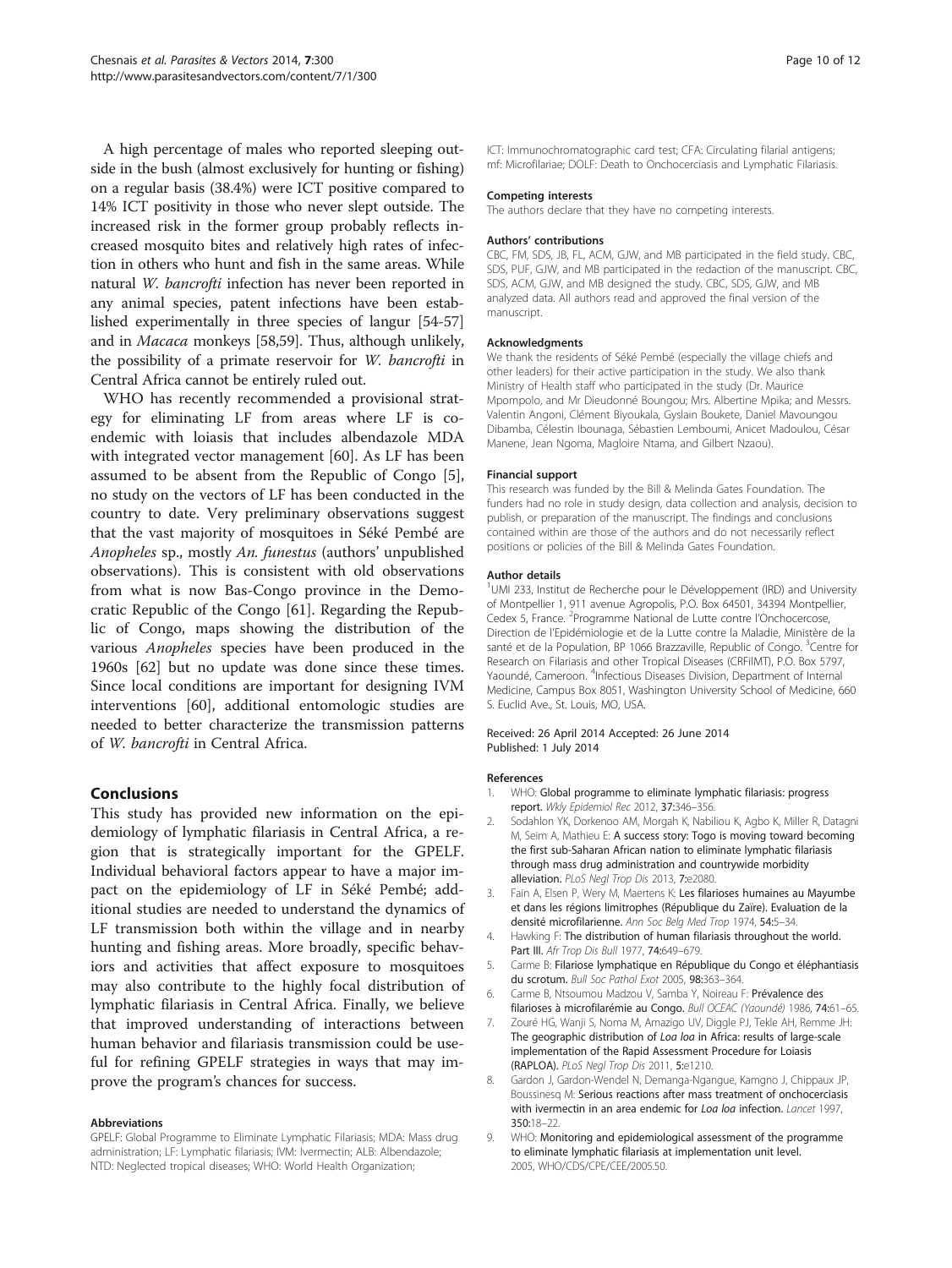- <span id="page-10-0"></span>10. Michael E, Bundy DAP: Global mapping of lymphatic filariasis. Parasitol Today 1997, 13:472–476.
- 11. Missamou F, Pion SD, Louya F, Badila C, Fischer PU, Weil GJ, Boussinesq M: First parasitologic evidence of a focus of lymphatic filariasis in the Republic of Congo, 60th annual meeting of the American Society of Tropical Medicine and Hygiene, Late-breaker abstract LB-2343; 2011.
- 12. Pavluck A, Chu B, Mann Flueckiger R, Ottesen F: Electronic data capture tools for global health programs: evolution of LINKS, an android-, web-based system. PLoS Negl Trop Dis 2014, 8:e2654.
- 13. Stolk WA, Ramaiah KD, van Oortmarssen GJ, Das PK, Habbema JD, de Vlas SJ: Meta-analysis of age-prevalence patterns in lymphatic filariasis: no decline in microfilaraemia prevalence in older age groups as predicted by models with acquired immunity. Parasitology 2004, 129:605–612.
- 14. Weil GJ, Ramzy RM: Diagnostic tools for filariasis elimination programs. Trends Parasitol 2007, 23:78–82.
- 15. Chantin L, Merlin M, Laigret J: Effets d'une dose unique de mébendazole sur la microfilarémie de 50 porteurs de microfilaires de Wuchereria bancrofti, variété pacifica. Bull Soc Pathol Exot 1975, 68:198–204.
- 16. Fain A: Répartition et étude anatomo-clinique des filarioses humaines dans le territoire de Banningville (Congo Belge). Ann Soc Belg Med Trop 1947, 27:25–66.
- 17. Meyrowitsch DW, Simonsen PE, Makunde WH: Bancroftian filariasis: analysis of infection and disease in five endemic communities of north-eastern Tanzania. Ann Trop Med Parasitol 1995, 89:653–663.
- Tewari SC, Hiriyan J, Reuben R: Epidemiology of subperiodic Wuchereria bancrofti infection in the Nicobar Islands, India. Trans R Soc Trop Med Hyg 1995, 89:163–166.
- 19. Weil GJ, Ramzy RM, Setouhy El M, Kandil AM, Ahmed ES, Faris R: A longitudinal study of bancroftian filariasis in the Nile delta of Egypt: baseline data and one-year follow-up. Am J Trop Med Hyg 1999, 61:53–58.
- 20. Dzodzomenyo M, Dunyo SK, Ahorlu CK, Coker WZ, Appawu MA, Pedersen EM, Simonsen PE: Bancroftian filariasis in an irrigation project community in southern Ghana. Trop Med Int Health 1999, 4:13-18.
- 21. Ramirez BL, Hernandez L, Alberto FF, Collins M, Nfonsam V, Punsalan T, Kron MA: Contrasting Wuchereria bancrofti microfilaria rates in two Mangyan-populated Philippine villages. Am J Trop Med Hyg 2004, 71:17–23.
- 22. Anosike JC, Nwoke BE, Ajayi EG, Onwuliri CO, Okoro OU, Oku EE, Asor JE, Amajuoyi OU, Ikpeama CA, Ogbusu FI, Meribe CO: Lymphatic filariasis among the Ezza people of Ebonyi state, eastern Nigeria. Ann Agric Environ Med 2005, 12:181–186.
- 23. Njenga SM, Wamae CN, Mwandawiro CS, Molyneux DH: Immuno– parasitological assessment of bancroftian filariasis in a highly endemic area along the river Sabaki, in Malindi district, Kenya. Ann Trop Med Parasitol 2007, 101:161–172.
- 24. Omudu EA, Okafor FC: Rapid epidemiological and socio-cultural appraisal of lymphatic filariasis amongst the Igede ethnic group in Benue state, Nigeria. Niger J Parasitol 2008, 28:118–124.
- 25. Okon OE, Iboh CI, Opara KN: Bancroftian filariasis among the Mbembe people of Cross River state, Nigeria. J Vector Borne Dis 2010, 47:91–96.
- 26. Shiferaw W, Kebede T, Graves PM, Golasa L, Gebre T, Mosher AW, Tadesse A, Sime H, Lambiyo T, Panicker KN, Richards FO, Hailu A: Lymphatic filariasis in western Ethiopia with special emphasis on prevalence of Wuchereria bancrofti antigenaemia in and around onchocerciasis endemic areas. Trans R Soc Trop Med Hyg 2012, 106:117–127.
- 27. McCarthy DD, Fitzgerald N: I. Habit, habitat and hyperfilariation in the epidemiology of filariasis in Western Samoa. Trans R Soc Trop Med Hyg 1956, 50:58–65.
- 28. Brengues J, Subra R, Bouchité B: Étude parasitologique, clinique et entomologique sur la filariose de Bancroft dans le sud du Dahomey et du Togo. Cah ORSTOM Sér Ent Méd Parasitol 1969, 7:279–305.
- 29. Ripert C, Eono P, Eono D, Tribouley J, Appriou M, Issoufa H: Etude épidémiologique de la bancroftose dans la vallée du Logone (Nord Cameroun). Med Trop 1982, 42:59–66.
- 30. Estambale BB, Simonsen PE, Knight R, Bwayo JJ: Bancroftian filariasis in Kwale district of Kenya. I. Clinical and parasitological survey in an endemic community. Ann Trop Med Parasitol 1994, 88:145–151.
- 31. Gyapong JO, Adjei S, Sackey SO: Descriptive epidemiology of lymphatic filariasis in Ghana. Trans R Soc Trop Med Hyg 1996, 90:26-30.
- 32. Wamae CN, Gatika SM, Roberts JM, Lammie PJ: Wuchereria bancrofti in Kwale district, Coastal Kenya: patterns of focal distribution of infection,
- 33. Onapa AW, Simonsen PE, Pedersen EM, Okello DO: Lymphatic filariasis in Uganda: baseline investigations in Lira, Soroti and Katakwi districts. Trans R Soc Trop Med Hyg 2001, 95:161–167.
- 34. Targema CN, Onwuliri CO, Mafuyai HB, Mwansat GS, Aida AA, Eigege A, Ityonzughul C, Kal A, Orkurga B, Jinadu MY: Mapping of lymphatic filariasis in Benue state, Nigeria. Niger J Parasitol 2008, 29:55-61.
- 35. Brabin L: Factors affecting the differential susceptibility of males and females to onchocerciasis. Acta Leiden 1990, 59:413–426.
- 36. Witt C, Ottesen EA: Lymphatic filariasis: an infection of childhood. Trop Med Int Health 2001, 6:582–606.
- 37. de Albuquerque M d F, Marzochi MC, Ximenes RA, Braga MC, Silva MC, Furtado AF: Bancroftian filariasis in two urban areas of Recife, Brasil: the role of individual risk factors. Rev Inst Med Trop Sao Paulo 1995,  $37.225 - 233$
- 38. McMahon JE, Magayauka SA, Kolstrup N, Mosha FW, Bushrod FM, Abaru DE, Bryan JH: Studies on the transmission and prevalence of bancroftian filariasis in four coastal villages of Tanzania. Ann Trop Med Parasitol 1981, 75:415–431.
- 39. Bonfim C, Aguiar-Santos AM, Pedroza D, Costa TR, Portugal JL, Oliveira C, Medeiros Z: Social deprivation index and lymphatic filariasis: a tool for mapping urban areas at risk in northeastern Brazil. Int Health 2009, 1:78–84.
- 40. Upadhyayula SM, Mutheneni SR, Kadiri MR, Kumaraswamy S, Nagalla B: A cohort study of lymphatic filariasis on socio economic conditions in Andhra Pradesh, India. PLoS One 2012, 7:e33779.
- 41. Grove DI, Valeza FS, Cabrera BD: Bancroftian filariasis in a Philippine village: clinical, parasitological, immunological, and social aspects. Bull World Health Organ 1978, 56:975–984.
- 42. Kumar DVRS, Krishna D, Murty US, Sai KSK: Impact of different housing structures on filarial transmission in rural areas of southern India. Southeast Asian J Trop Med Public Health 2004, 35:587–590.
- 43. Nayak AN, Jangid PK, Acharya AS, Babu BV: Lymphatic filariasis, household environment and human behaviour: a study among the rural population of coastal Orissa. J Hum Ecol 2002, 13:283–286.
- 44. Wijers DJ: Bancroftian filariasis in Kenya I. Prevalence survey among adult males in the Coast Province. Ann Trop Med Parasitol 1977, 71:313–331.
- 45. Wahyuni S, Houwing-Duistermaat JJ, Syafruddin, Supali T, Yazdanbakhsh M, Sartono E: Clustering of filarial infection in an age-graded study: genetic, household and environmental influences. Parasitology 2004, 128:315–321.
- 46. Jachowski LA, Otto GF: Filariasis in American Samoa. II. Evidence of transmission outside of villages. Am J Trop Med Hyg 1952, 1:662-670.
- 47. Mataika JU, Dando BC, Spears GF, Macnamara FN: Mosquito-borne infections in Fiji. I. Filariasis in northern Fiji: epidemiological evidence regarding factors influencing the prevalence of microfilaraemia of Wuchereria bancrofti infections. J Hyg (Lond) 1971, 69:273-286.
- 48. Rajagopalan PK, Das PK, Subramanian S, Vanamail P, Ramaiah KD: Bancroftian filariasis in Pondicherry, south India: 1. Pre-control epidemiological observations. Epidemiol Infect 1989, 103:685–692.
- 49. Anosike JC, Onwuliri C: Studies on filariasis in Bauchi state, Nigeria. II. The prevalence of human filariasis in Darazo Local Government area. Appl Parasitol 1994, 35:242–250.
- 50. Rauyajin O, Kamthornwachara B, Yablo P: Socio-cultural and behavioural aspects of mosquito-borne lymphatic filariasis in Thailand: a qualitative analysis. Soc Sci Med 1995, 41:1705–1713.
- 51. Braga C, Albuquerque MF, Schindler HC, Silva MR, Maciel A, Furtado A, Carvalho AB, Souza W, Ximenes RA: Risk factors for the occurrence of bancroftian filariasis infection in children living in endemic areas of northeast of Brazil. J Trop Pediatr 1998, 44:87–91.
- 52. Shriram AN, Murhekar MV, Ramaiah KD, Sehgal SC: Prevalence of diurnally subperiodic bancroftian filariasis among the Nicobarese in Andaman and Nicobar Islands, India: effect of age and gender. Trop Med Int Health 2002, 7:949–954.
- 53. Mohammad AI: Lymphatic filariasis infection of children in Zing, Taraba state, Nigeria. NIJOSTEE 2010, 3:18–27.
- 54. Sucharit S, Harinasuta C, Choochote W: Experimental transmission of subperiodic Wuchereria bancrofti to the leaf monley (Presbytis melalophos), and its periodicity. Am J Trop Med Hyg 1982, 31:599-601.
- 55. Srivastava K, Vedi S, Srivastava S, Misra-Bhattacharya S: Wuchereria bancrofti: Effect of single and multiple larval inoculations on infection dynamics